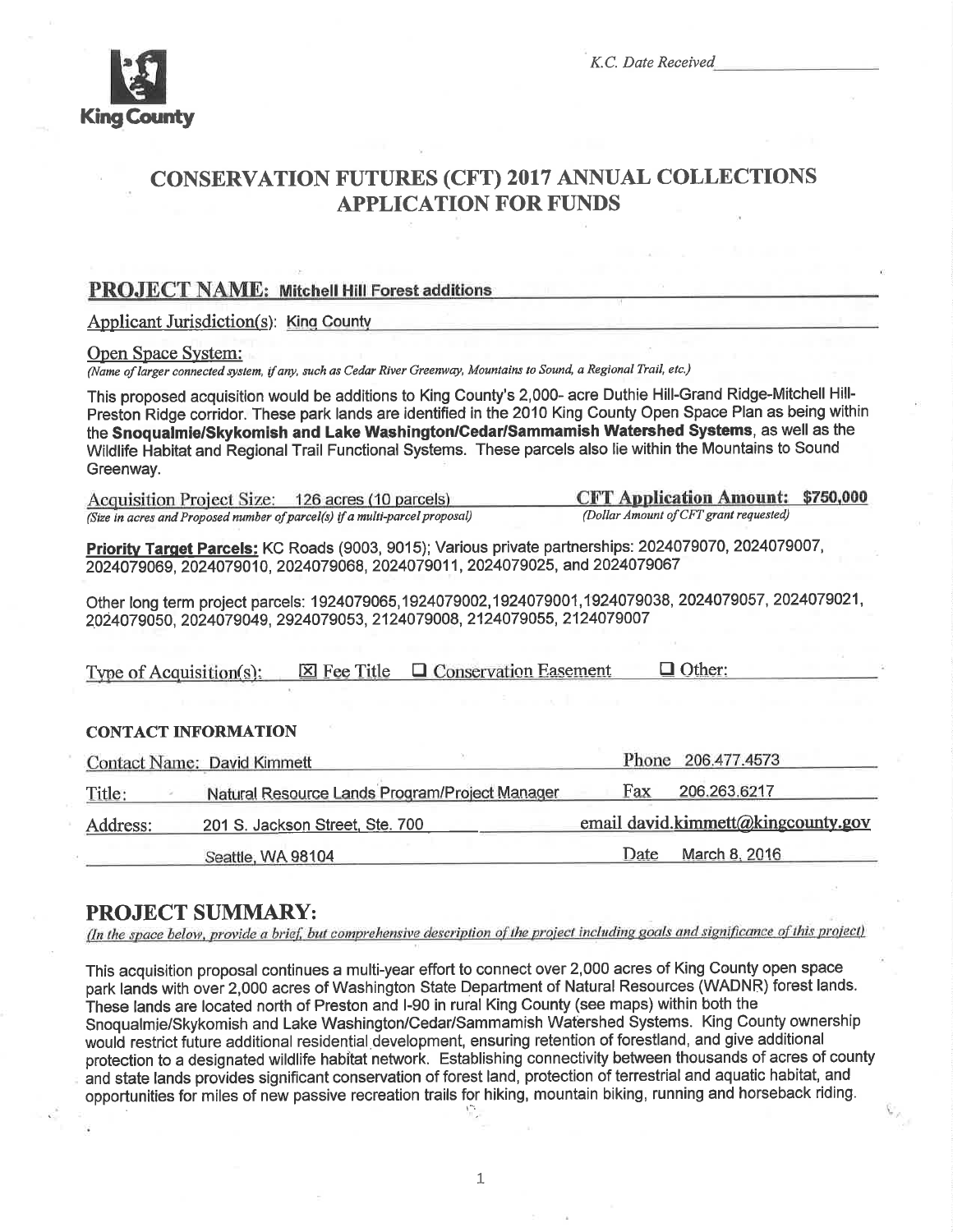## 1. OPEN SPACE RESOURCES

Please review the attached evaluation criteria. For the **proposed acquisition parcel(s)**, please (1) mark only those criteria that apply, and  $(2)$  thoroughly, yet succinctly describe in the space below how the proposed acquisition satisfies each marked criteria.

- $\boxtimes$  A. Wildlife habitat or rare plant reserve
- $\boxtimes$  B. Salmon habitat and aquatic resources
- E C. Scenic resources
- $\boxtimes$  D. Community separator
- $\Box$  E. Historic/cultural resources
- $\Box$  F. Urban passive-use natural area/greenbelt
- $\boxtimes$  G. Park/open space or natural corridor addition
- $\boxtimes$  H. Passive recreation opportunity/unmet needs

## A. Wildlife habitat or rare plant reserve

Grand Ridge Park and the Mitchell Hill Forest contain Wildlife Habitat Network corridors as designated in the King County Comprehensive Plan (KCCP). Wildlife habitat networks are made of natural vegetation linking priority wildlife habitat with critical areas, their buffers, trails and parks/open space. KCCP Policies E-107 and -483 require the designation and mapping of habitat networks for threatened, endangered, and priority species and direct that connections within the network corridor be protected to alleviate the effects of habitat fragmentation and be managed to help enhance priority wildlife habitat within them. These targeted parcels provides buffer to the mandated 300 foot wide habitat corridor.

The wildlife inhabiting this site is typical of west side mature second growth forest habitats and thus includes a variety of migratory and resident birds (approximately 80 species), mammals, amphibians and fish. Species known to use this area are: black bear, cougar, coyote, bobcat, mule deer, raccoon, mountain beaver, barred owls, pileated woodpecker, Pacific tree frog, Pacific giant salamander and red-legged frogs (which are Species of Local lmportance as designated in KCCP Policy E487).

## B. Salmon habitat and aquatic resources

The proposed additions are located within the Patterson Creek and Raging River basins of the Snoqualmie Watershed, and the lssaquah Creek basin within the Cedar River-Lake Sammamish Watershed. The Snoqualmie watershed. supports wild runs of coho, chinook, pink, and chum and steelhead salmon. The 2005 Snohomish River Basin Salmon Conservation Plan( WRIA 7) lists acquisition of land and retention of forest cover as recommended actions to protect and restore salmon runs and responds to recent listings of Puget Sound Chinook salmon and bull trout as threatened under ESA. ln 2007 Coho salmon were designated as a species of concern.

The lssaquah Greek Basin within the Cedar Sammamish Watershed is one of the three most significant basins in urbanizing King County; portions have been identified as a Regionally Significant Resource Area because of its exceptional fisheries habitat and undeveloped character. Eight speeies of salmonids (six ahadromous) are known to utilize the lssaquah Basin. Both the lssaquah Creek Basin and Nonpoint Action Plan recommend concerted actions to protect the areas that remain intact and productive and restore degraded areas to maintain salmon populations.

### C. Scenic resources

The Preston Ridge/Mitchell Hill/Grand Rídge/Duthie Hill Park corridor is an integral part of-the mission of the Mountains to Sound Greenway (MTSG). Acquisition of these parcels would be consistent with MTSG's goal of protecting open space lands along a 1O0-mile corridor of lnterstate 90 from Seattle to Central Washington in order to enhance scenic beauty, conserve Wildlife habitat and provide for recreational opportunities. ln addition, limited views of the surrounding landscape (Cascade Mts. and foothills, lssaquah Alps and adjacent valley) can be seen from many points of the project area.

### D. Community separator

The Preston Rídge/Mitchell Hill/Grand Ridge/Duthie Hill Park Corridor along with the WADNR public lands in the project area provide a visual and functional separation between lssaquah, Sammamish, Fall City, and Preston, lands within rural King County and along the l-90 corridor.

## G. Park/open space or natural corridor addition

As stated earlier, the project parcels lie within the 2000-acre Preston Ridge/Mitchell Hill/Grand Ridge/Duthie Hill Park corridor and connect with over 2,000 acres of WADNR forest lands.

#### H. Passive recreation opportunity/unmet needs

These acquisitions would allow an opportunity for siting trails between/within the King County park lands and increasing future trail connectivity to other adjacent WADNR public lands. Also allows for future trailhead development near Preston. Also, facilitating connectivity and expanding the backcountry trail system are listed as acquisition criteria in the 2010 Parks Open Space Plan, and policy goals in the King County Comprehensive Plan.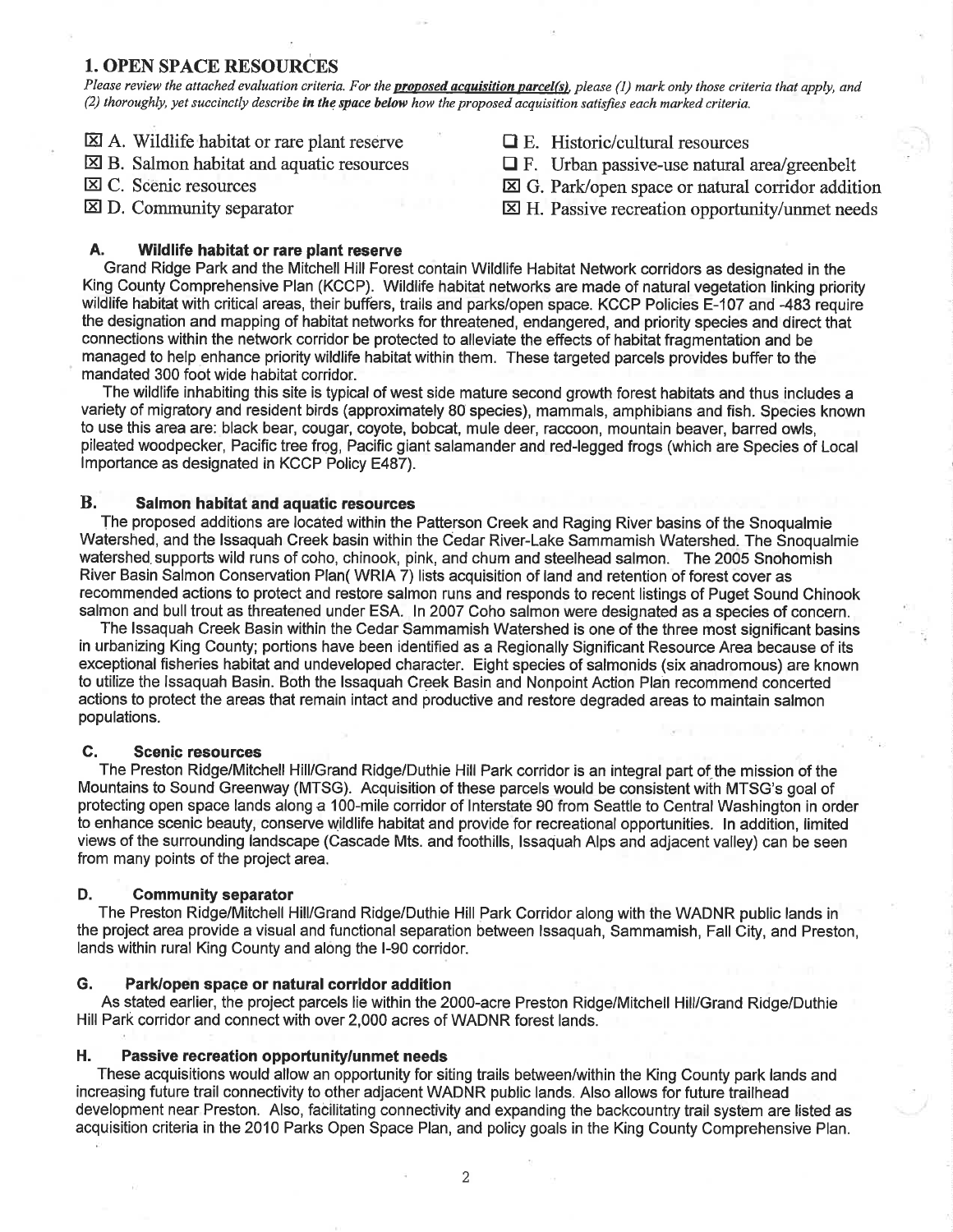## 2. ADDITIONAL FACTORS

For the **proposed acquisition parcel(s)**, please (1) mark all criteria that apply, and (2) thoroughly, yet succinctly describe in the space below how the proposed acquisition satisfies each marked criteria.

# $x$  A. Educational/interpretive opportunity  $x$  B. Threat of loss of open space resourc

- x B. Threat of loss of open space resources<br>x C. Ownership complexity/willing seller(s)/o
- $\times$  C. Ownership complexity/willing seller(s)/ownership interest proposed  $\times$  D. Partnerships Describe any public or private partnerships that will our
- $xD.$  Partnerships Describe any public or private partnerships that will enhance this project:<br> $xE.$  Is the property identified in an adopted park, open space, comprehensive, or community
- $x \to$  ls the property identified in an adopted park, open space, comprehensive, or community plan?<br> $\Box$  F. Transferable Development Credits (TDC) participation
- Transferable Development Credits (TDC) participation

## A. Educational/interpretive opportunlty

Trail and trailhead development would facilitate opportunities for various interpretive facilities including signage, kiosks and self- guided interpretive trail loops that could teach visitors about the area's natural resources. Educational opportunities could be provided by hosting volunteer events for trail construction and maintenance (including decommissioning of inappropriate trails) as well as for invasive removal and restoration plantings.

### B. Threat of loss of open space resources

lf not preserved as public open space, the KC Roads parcels would be sold and converted to private ownership. lf these targeted properties are not acquired, the properties could be developed further for residential use, causing loss of forest cover, fragmentation and degradation to wildlife habitat, impacts to the scenic character and reduced opportunities for passive recreational use of the area.

## G. Ownership complexity/willing seller(s)/ownership interest proposed

KC Roads is anxious to surplus the two 4O-acre parcels and is most willing to transfer ownership to KG Parks in lieu of a public auction process. ln addition, a real estate representative for the other 8 target parcels has expressed past interest in selling to the county.

### D. Partnerships - Describe any public or private partnerships that will enhance this project

This long term acquisition project was developed in collaboration with WADNR and MTSG in order to preserve open space and create recreation opportunities in the Preston area.

ln addition, KC Parks partners with various trail groups - the Washington Trails Association, Backcountry Horsemen, Evergreen Mt. Bike Alliance, Sammamish Saddle Club, KC Executive Horse Council, lssaquah Alps Trails Club- to plan, design and maintain prospective backcountry recreational trails on sites within the project area. All of these trail groups support open space preservation and expansion of the public trail network in rural King County.

## E, Is the property identified in an adopted park, open space, comprehensive, or community plan?

King County's Strategic Climate Action Plan calls for conservation and restoration of forest resources. In addition, both the King Gounty Comprehensive Plan (KGCP) and the 2016 King County Open Space PIan contain policies that direct acquisition, planning, and stewardship of public open space lands:<br>  $\ll$  Be a regional provider of open spaces with a major focus on systems of open space corridors that

- $\blacktriangleleft$ conserve natural resources and provide recreation, education and interpretive opportunities, fish and wildlife
- habitat and scenic beauty,<br>Focus regional open space efforts on the natural watershed systems and regional systems such as the  $\blacktriangleleft$
- wildlife habitat network and Mountains to Sound Greenway,<br>Acquire lands that provide land and trail connectivity, eliminate inholdings, and implement WRIA plans, ∢
- Assist with conservation of forest land and facilitate those lands as viable working resource lands,  $\blacktriangleleft$
- Emphasize acquisition and development of sites that provide for multiple benefits and functions.  $\blacktriangleleft$
- Protect contiquous tracts of working resource lands or ecological resources, and King County managed ₫ forest land shall provide large tracts of forested property... that will remain in active forestry, protect areas from development or provide a buffer between commercial forestland and adjacent residential development.

ln addition, acquisition of lands to connect the Mitchell Hill Forest to Preston Ridge Forest and WADNR lands is a recommendation in the Draft Mitchell Forest Plan, and a key recommendation in the recently completed WADNR Concept Snoqualmie Recreation Corridor Plan.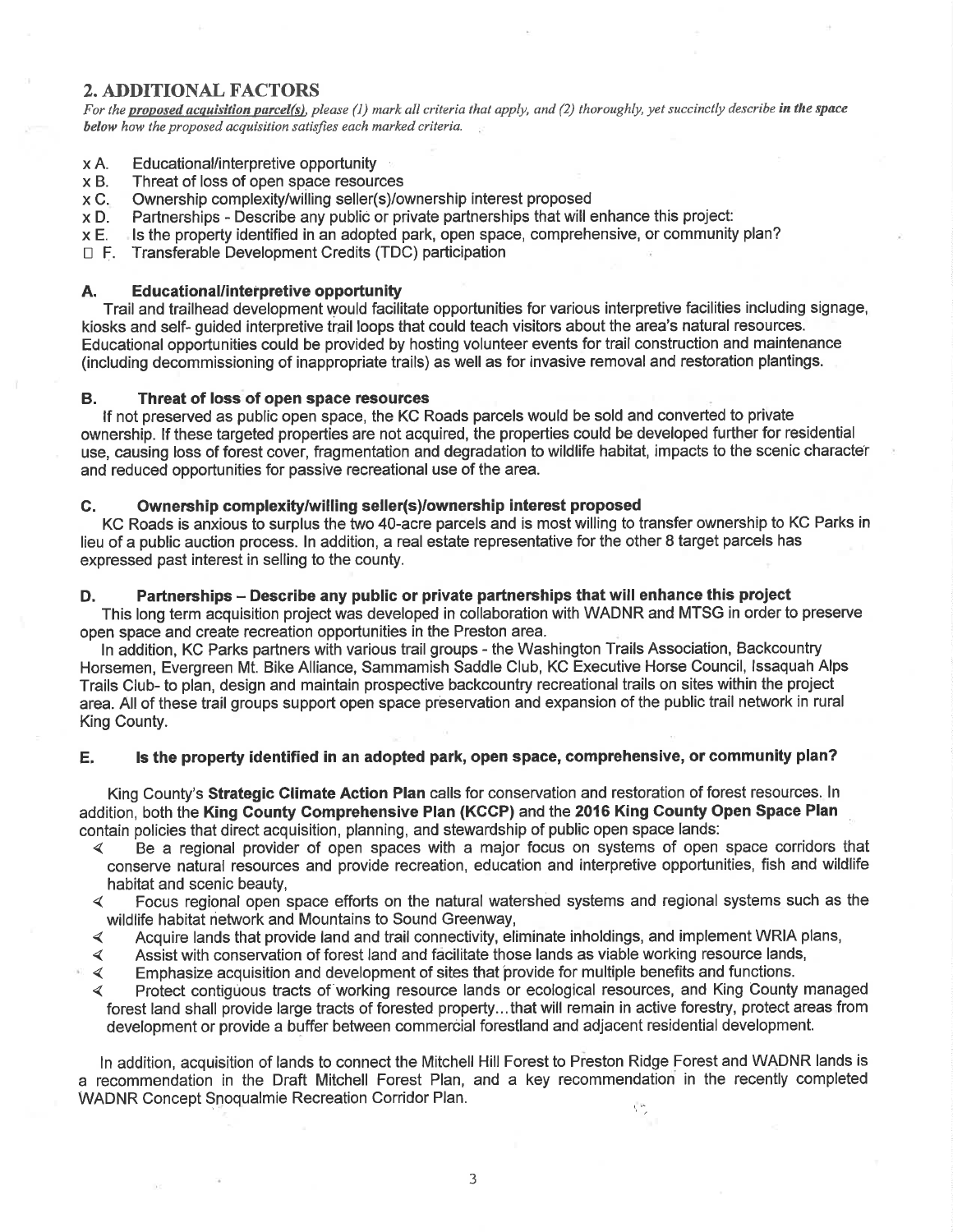### **3. STEWARDSHIP AND MAINTENANCE**

How will the property be stewarded and maintained? Does the property lend itself to volunteer stewardship opportunities? How will ongoing stewardship and maintenance efforts be funded?

These properties would be additions to existing KC Park sites, thus stewardship would primarily involve the expansion of work already carried out by KC Parks staff funded by the Parks Levy. In addition, several user groups would likely be interested and willing to support and assist with site monitoring, restoration and trail construction/decommissioning projects through volunteer events, and via the Adopt A Park and Park Ambassador Programs. Groups that have participated in the types of stewardship activities needed on these sites include the Washington Trails Association, Issaquah Alps Trails Club, Evergreen Mountain Bike Alliance, Mountains to Sound Greenway, Forterra and equestrian groups - Backcountry Horsemen and Sammamish Saddle Club. Lastly, since Mitchell Hill Forest is managed as a working forest, revenue from any forest management activities could be used to steward the site.

## **4. PROJECT BUDGET**

| 1) TOTAL CFT APPLICATION AMOUNT <sup>a</sup> | $\vert$ CFT: \$750,000 |
|----------------------------------------------|------------------------|
| 2) TOTAL PEL APPLICATION AMOUNT <sup>®</sup> | <b>PEL: \$750,000</b>  |

| <b>Parcel Number</b>                                     | Owner                                  | Acres          | Assessed<br>Value | <b>Estimated cost</b><br>to purchase | Address (if<br>any) | Zoning          | <b>Structures</b><br>on site? |
|----------------------------------------------------------|----------------------------------------|----------------|-------------------|--------------------------------------|---------------------|-----------------|-------------------------------|
| 2017<br><b>Target Parcels</b>                            |                                        |                |                   |                                      |                     |                 |                               |
| 2124079015                                               | <b>King County</b><br><b>Roads</b>     | 40             | \$472,000         | \$280,000                            | N/A                 | <b>RA 10</b>    | <b>No</b>                     |
| 2124079003                                               | <b>King County</b><br><b>Roads</b>     | 39             | \$460,000         | \$280,000                            | N/A                 | <b>RA 10</b>    | <b>No</b>                     |
|                                                          |                                        |                |                   | \$560,000                            |                     |                 |                               |
| 2024079070                                               | Issaquah<br>Partnership                | $\overline{6}$ | \$185,000         | \$250,000                            | N/A                 | RA <sub>5</sub> | <b>No</b>                     |
| 2024079007                                               | Goldberg<br><b>Backstrand</b>          | $\overline{7}$ | \$198,000         | \$250,000                            | N/A                 | RA <sub>5</sub> | <b>No</b>                     |
| 2024079069                                               | Mitchell Hill<br>Partnership           | $\overline{7}$ | \$194,000         | \$250,000                            | N/A                 | RA <sub>5</sub> | <b>No</b>                     |
| 2024079010                                               | Issaquah<br>Partnership                | $\overline{5}$ | \$175,000         | \$225,00                             | N/A                 | RA <sub>5</sub> | <b>No</b>                     |
| 2024079068                                               | Goldberg<br><b>Backstrand</b>          | $\overline{5}$ | \$186,00          | \$250,000                            | N/A<br>սա           | RA <sub>5</sub> | <b>No</b>                     |
| 2024079011                                               | Goldberg<br><b>Backstrand</b>          | $\overline{5}$ | \$193,000         | \$250,000                            | N/A                 | RA <sub>5</sub> | <b>No</b>                     |
| 2024079025                                               | <b>Mitchell Hill</b><br><b>Estates</b> | $\overline{5}$ | \$186,000         | \$250,000                            | N/A                 | RA <sub>5</sub> | <b>No</b>                     |
| 2024079067                                               | <b>Mitchell Hill</b><br>Partnership    | $\overline{7}$ | \$243,000         | \$300,000                            | N/A                 | RA <sub>5</sub> | <b>No</b>                     |
|                                                          |                                        | 126            |                   | \$2,025,000                          |                     |                 |                               |
| Active negotiations are underway with Pickard and Isaac. |                                        |                |                   |                                      |                     |                 |                               |
| 1724079011                                               | Pickard                                | 10             | \$200,00          | same                                 | N/A                 | RA <sub>5</sub> | <b>No</b>                     |
| 1824079016                                               | Pickard                                | 36             | \$730,00          | same                                 |                     |                 |                               |
| 1724079033                                               | <b>Isaac</b>                           | 10             | \$237,000         | same                                 | N/A                 | RA <sub>5</sub> | <b>No</b>                     |
| 1724079032                                               | <b>Isaac</b>                           | 20             | \$331,00          | same                                 | N/A                 | RA <sub>5</sub> | <b>No</b>                     |
|                                                          |                                        |                |                   | \$1.5 million                        |                     |                 |                               |

 $\overline{4}$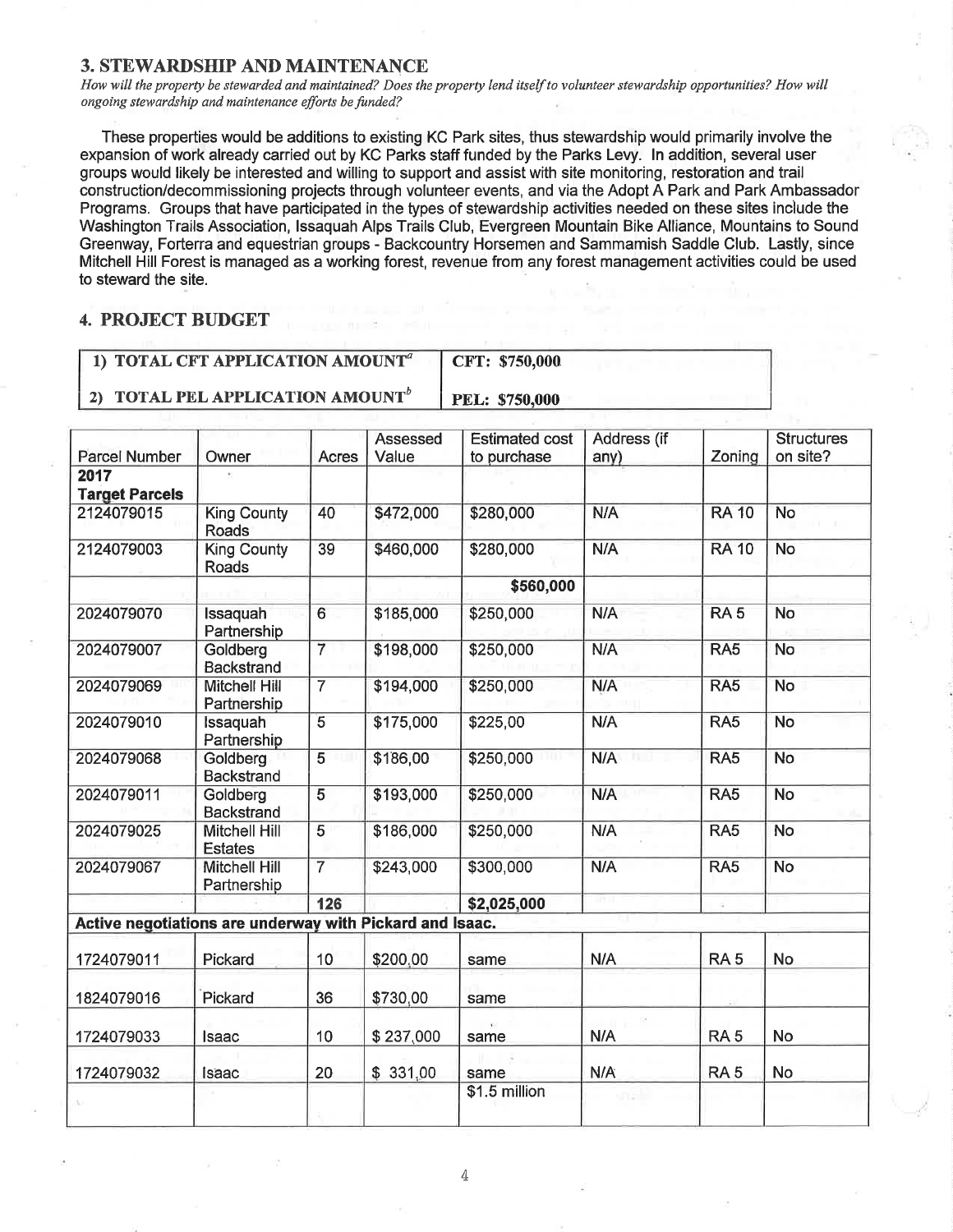| Long term<br>acquisitions |                           |       |             |             |                             |                 |                    |
|---------------------------|---------------------------|-------|-------------|-------------|-----------------------------|-----------------|--------------------|
| 1924079065                | Weber                     | 4.35  | \$301,000   | \$320,000   | 4820 286TH<br><b>AVE SE</b> | <b>RA 5</b>     | <b>Yes</b>         |
| 1924079002                | Chiene                    | 4.34  | \$168,000   | \$185,000   | N/A                         | <b>RA 5</b>     | <b>No</b>          |
| 1924079001                | <b>Buckley</b>            | 1.38  | \$79,000    | \$95,000    | N/A                         | RA <sub>5</sub> | Small Cabin        |
| 1924079038                | Jacobson                  | 1.35  | 6,000<br>\$ | \$20,000    | N/A                         | <b>RA 5</b>     | No                 |
| 2024079057                | <b>Kuipers</b>            | 10.33 | \$259,000   | \$275,000   | N/A                         | <b>RA 10</b>    | <b>No</b>          |
| 2024079021                | Jacobson                  | 10    | \$255,000   | \$270,000   | 348TH AVE<br><b>SE</b>      | <b>RA 10</b>    | <b>Small Cabin</b> |
| 2024079050                | Eaton                     | 4.69  | \$601,000   | \$620,000   | 29601 SE<br>51ST ST         | <b>RA 10</b>    | <b>Yes</b>         |
| 2024079049                | Robertson                 | 4.85  | \$249,000   | \$265,000   | N/A                         | <b>RA 10</b>    | No                 |
| 2924079053                | Stonefelt<br>Building Co. | 20    | \$955,000   | \$1,250,000 | N/A                         | <b>RA 10</b>    | <b>Yes</b>         |
| 2124079008                | McMullen                  | 20    | 372,000     | \$500,000   | N/A                         | <b>RA 10</b>    | <b>No</b>          |
| 2124079055                | <b>McMullen</b>           | 20    | 261,000     | \$300,000   | N/A                         | <b>RA 10</b>    | No                 |
| 2124079007                | <b>McMullen</b>           | 20    | 192,000     | \$250,000   | N/A                         | <b>RA 10</b>    | <b>No</b>          |

### Estimation of property value:

Briefly note how land values have been estimated (i.e., appraisal, property tax assessment, asking price, letter of value or other means).

King County Roads would like to surplus parcels 9003 and 9015 and has determined a combined value of \$569,000 for both parcels. The other target parcel values are based on estimates.

| <b>PROJECT COSTS - Target parcels</b>                  | <b>ESTIMATED DOLLAR AMOUNT OR RANGE</b> |
|--------------------------------------------------------|-----------------------------------------|
| Total property interest value - Target parcels         | \$2,585,000                             |
| Title and appraisal work                               | \$45,000                                |
| Closing, fees, taxes                                   | \$25,000                                |
| Relocation                                             | <b>NA</b>                               |
| Hazardous waste reports                                | \$5,000                                 |
| Directly related staff, administration and legal costs | \$10,000                                |
| Total Project Costs (CFT and other funds)              | \$2,035,000                             |

| (CFT can only provide a maximum of 50% of anticipated $\overline{\phantom{a}}$<br>project costs) | <b>DOLLAR AMOUNT</b><br><b>DATE</b><br>(Expended or Committed)<br>(Expended or Committed) |  |
|--------------------------------------------------------------------------------------------------|-------------------------------------------------------------------------------------------|--|
|--------------------------------------------------------------------------------------------------|-------------------------------------------------------------------------------------------|--|

No matching funds are available. Previous CFT and PEL fund allocations are committed to the Pickard and lsaac acquisitions.

Unidentified remaining match need: What funds are anticipated and what is the time frame? Please briefty discuss how the unidentified remaining match need above will be met.

This project is also requesting \$750,000 of King County PEL funds to act as match for the current CFT request.

## 5. IN-KIND CONTRIBUTIONS FROM PARTNERSHIPS

No in kind contributions are available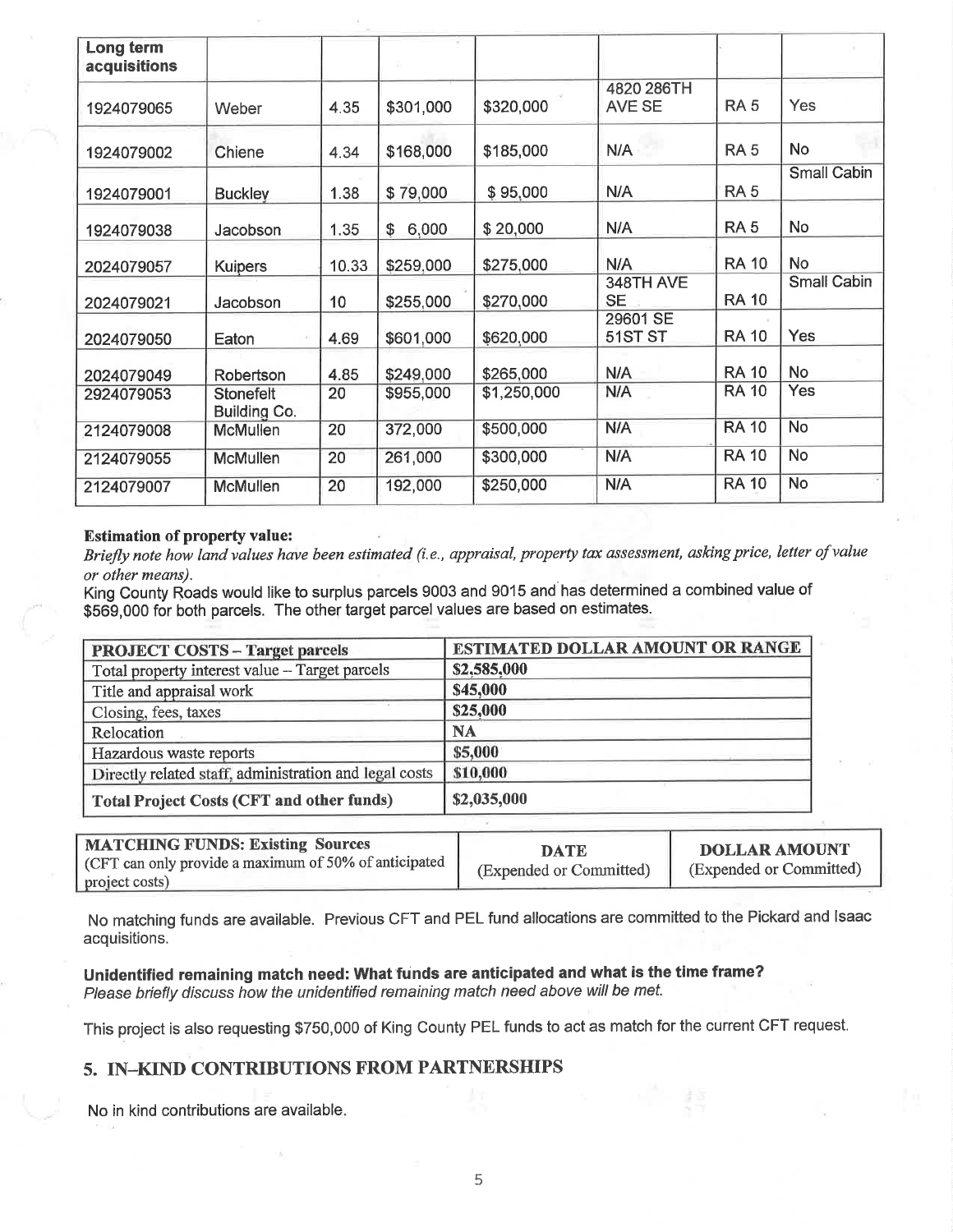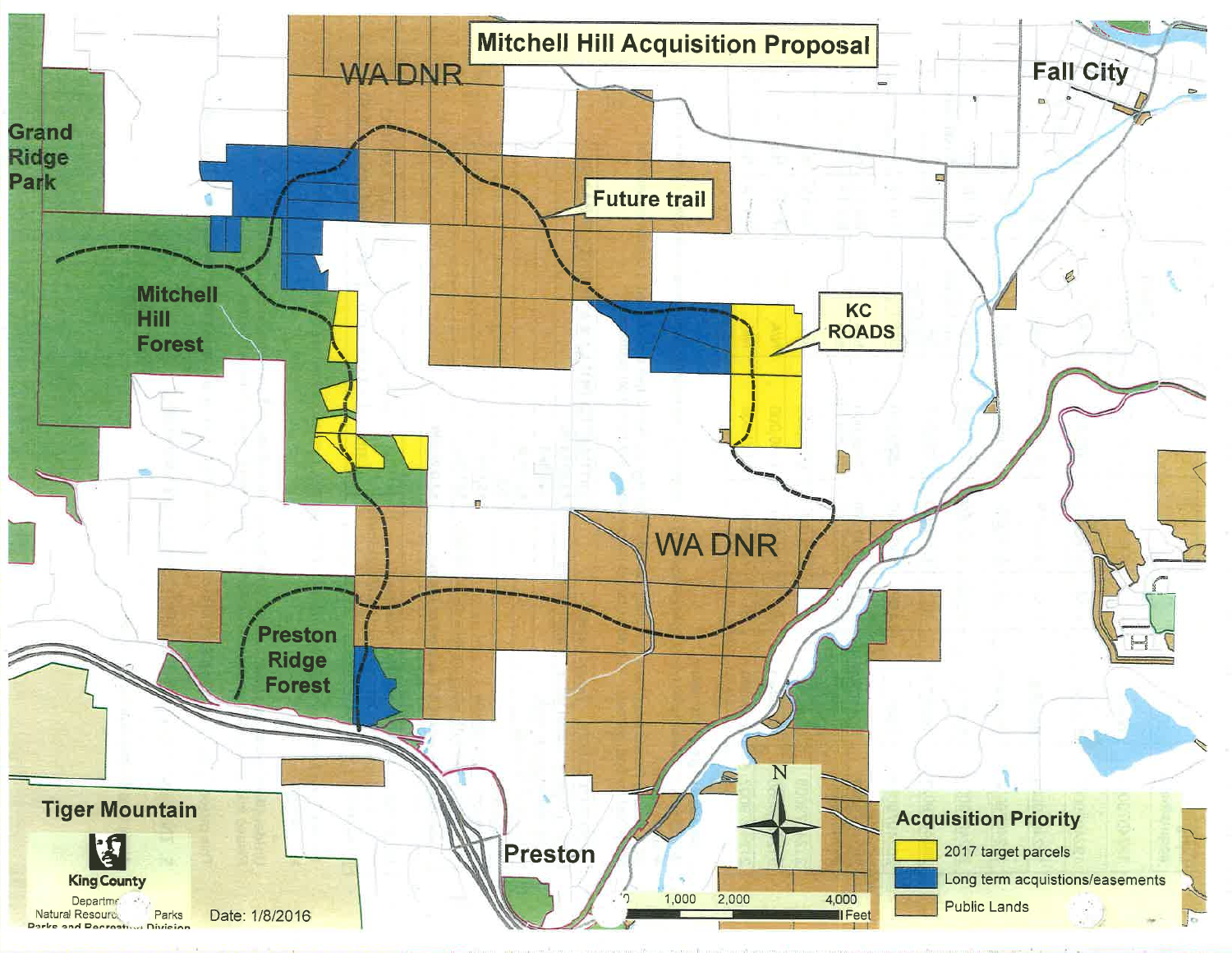